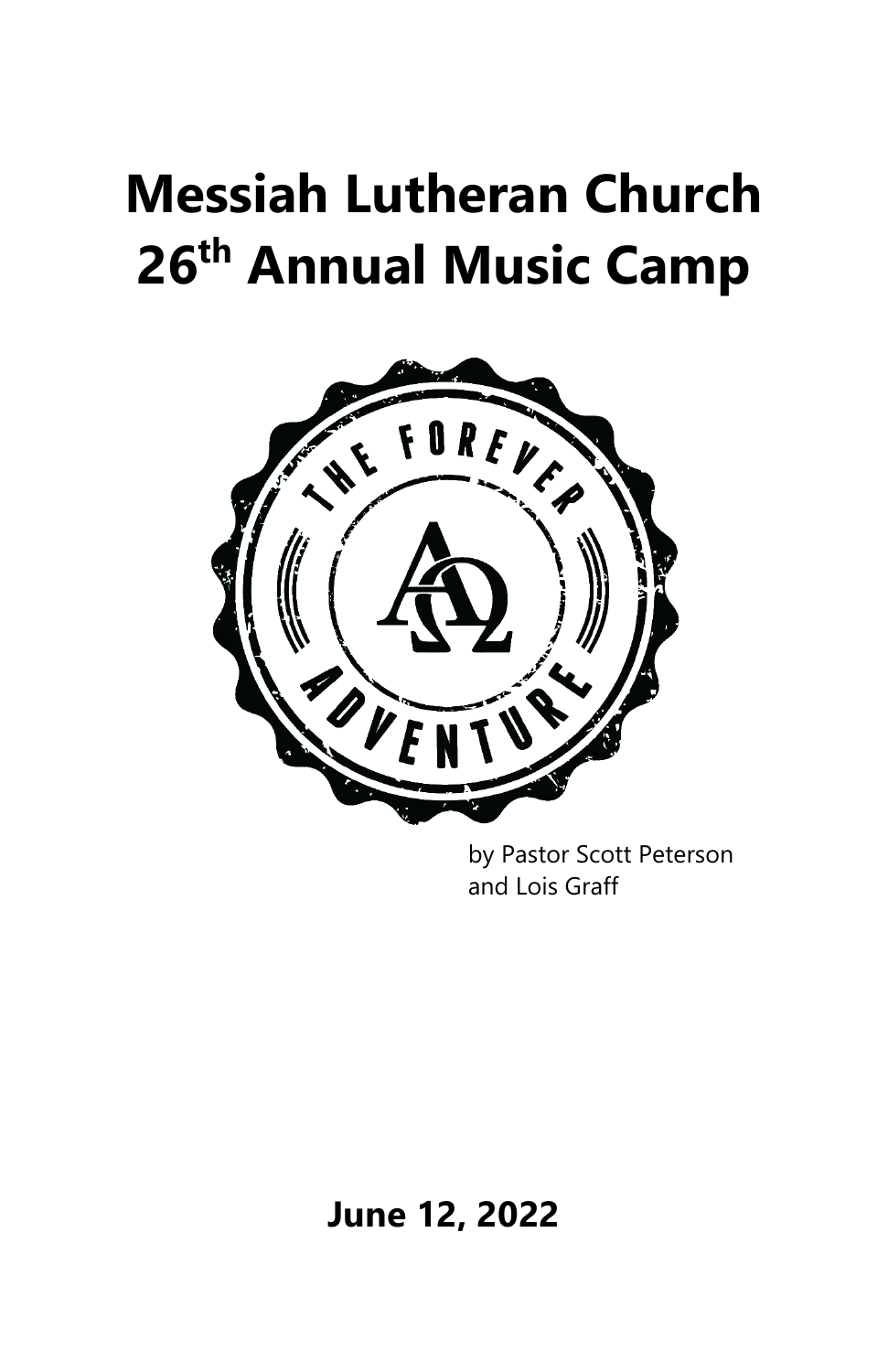## **PROGRAM**

| Dirt and His Wife             | Adam, Eve                |
|-------------------------------|--------------------------|
| The Forever Adventure         | Chorus                   |
| Sarah was Beautiful           | Chorus                   |
| Wrestlin' with God            | Chorus                   |
| Oh, Moses!                    | Chorus, Moses            |
| Bring on the King!            | Chorus, Samuel           |
| He Was a Rock Star            | Chorus                   |
| Look at Us!                   | Chorus, Isaiah           |
| <b>Bethlehem</b>              | K-2 Chorus               |
| Preparin' the Way for the Man | John the Baptist, Chorus |
| I am, He Is, He Will Save     | Jesus, Chorus            |
| The Forever Adventure-Reprise | Chorus                   |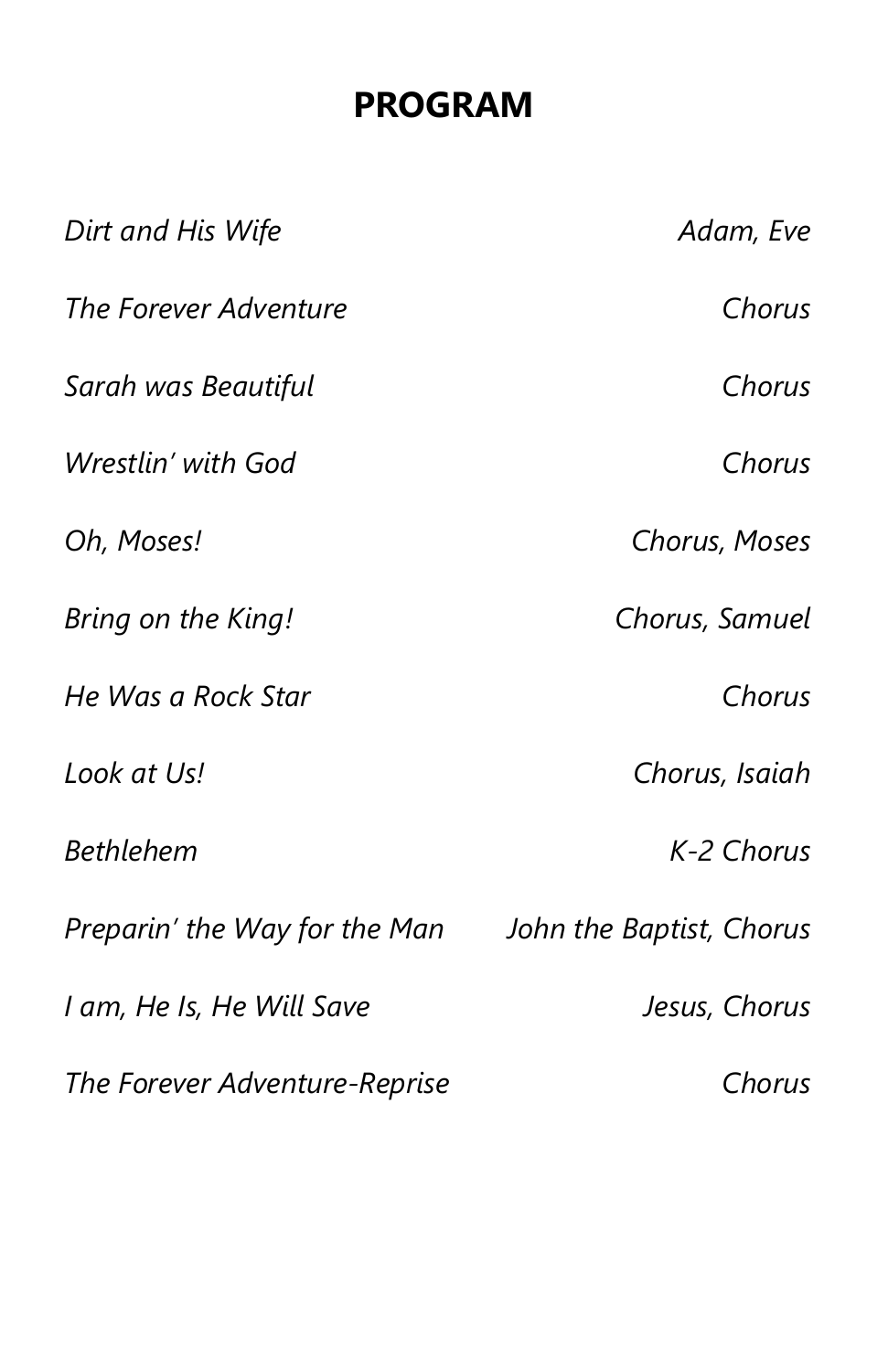#### **Dirt and His Wife**

My name is Adam. My name means dirt 'Cause God formed me from the dust of the earth. Blew in His Spirit. Life from His Breath. Put me in a garden, said "Enjoy your work." Life almost perfect. The trees bore fruit. I named the animals, they filled the earth. "You're lonely," God said. "I'll make you a mate." He put me to sleep. When I awoke Eve was great!

My name is Eve. From his rib shaped. Adam called me 'Woman'. The Lord loves to create. We had it all. God, beauty, food, each other. This was all before I learned the meaning of 'mother'.

Then came trouble. Then came our shame. The snake tricked her. And I got blamed. "Don't listen to snakes. This is all your fault." God said from the start, "Don't touch the fruit of that tree."

Hold on, mister. That snake tricked me. You ate it with me. Now labor pains. Me giving birth, work and sweat in the fields for you. Lord, please go with us. Bring us back here someday. Bring us back here someday.

#### **The Forever Adventure**

Our Lord God loves people. God loved us from the start. Ev'ry kind of people, All held within God's heart. Then like fools we wandered off We formed gods without hearts. No way they could save us, Here the adventure starts.

The forever adventure Tells our Lord's story. God's plan for ages, foretold by sages. The forever adventure Leads to God's glory. God's Word now spoken. God's love is open.

Who is in this great story? To whom did God give parts? Eve and Adam, Abraham, Sarah, Israel, Moses, Samuel, David, Isaiah and John, These are the ones Who are in this story! *Refrain.*

Are you in God's great story? Yes, you play a part. God came to earth as Jesus, captures your wand'ring heart. *Refrain.*

#### **Sarah was Beautiful**

Now Sarah was beautiful, Abraham strong and wild. To be the parents of a nation They needed to bear a child.

God promised them a future, Promised blessing and a land. All people through the ages, Their numbers like grains of sand. *Refrain*

God sent them down to Canaan. God said, "This is the place Where your promised children Will bless the whole human race."

No rain brought a famine. To Egypt the couple ran. Sarah's face so beautiful, Old Pharaoh took her by the hand.

Then Abraham earned great riches. And Pharaoh angry learning Sweet Sarah was Abraham's wife, Sent them off with wealth for life. *Refrain*

When Sarah was eighty nine, Abraham ninety-nine, Then the Lord said, "The time has come. Next year you will have a son."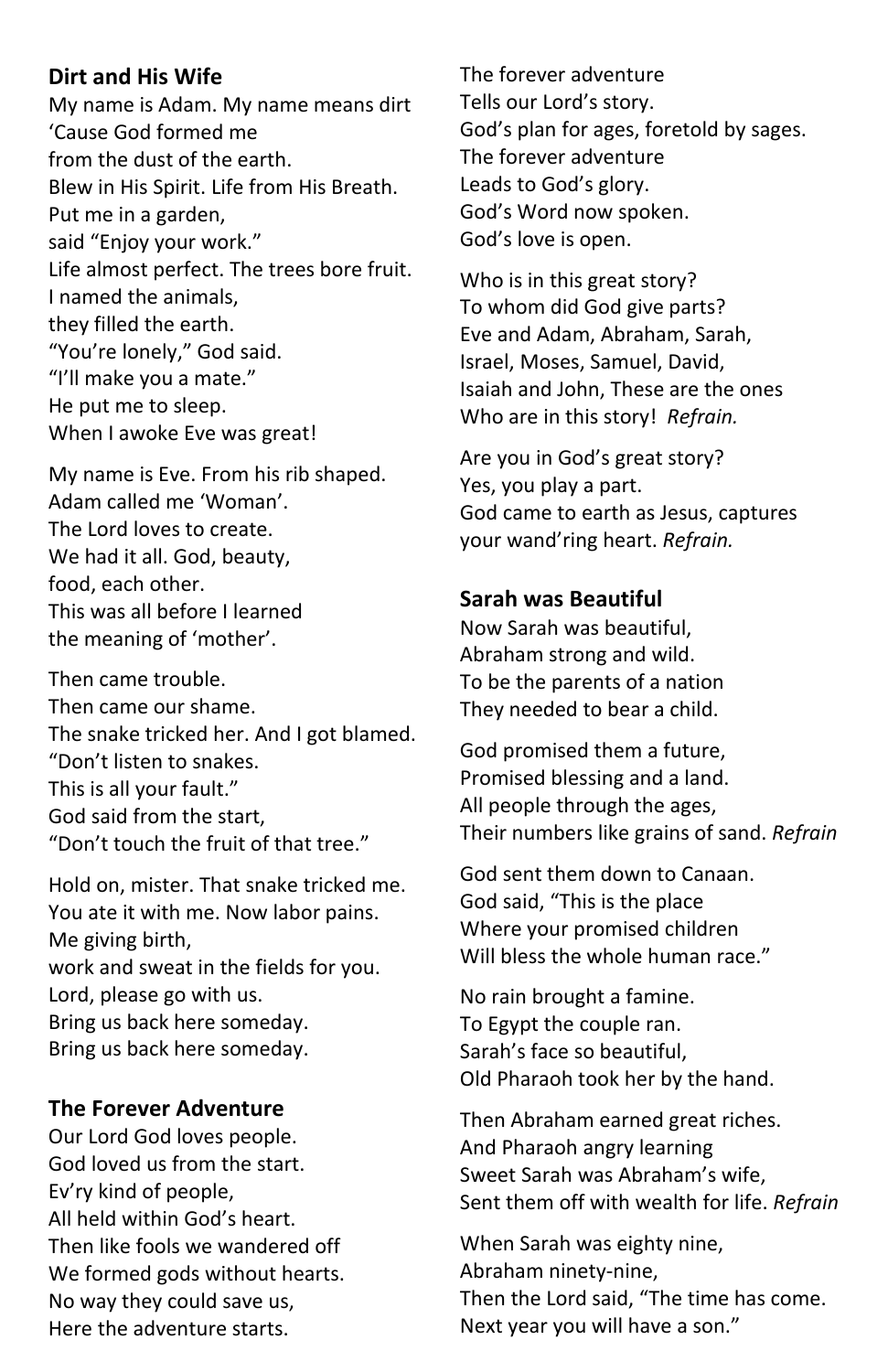God promised them a future, Promised blessing and a land. All people through the ages, Their numbers like grains of sand.

#### **Wrestlin' with God**

You're on your way home, In a crowd so all alone. What about brother Red? Does he still want you dead? Oh Jacob, you're wrestlin' with God.

So you send scouts ahead To meet brother Red. Offer him a big bribe, hope to stay alive, Oh Jacob, you're wrestlin' with God.

Then you get the news, Red's chargin' out to meet you. Four hundred with him, Your future looks grim, Oh Jacob, you're wrestlin' with God.

So Jake, will you run? Sacrifice all of your sons? Hand Esau your wives, Just to save your life. Oh Jacob, you're wrestlin' with God.

A stranger came that night. Your wrestled until daylight. You wouldn't let go 'Til blessing He bestowed. Oh Jacob, you're wrestlin' with God.

He cried, "Let go, Jake! Now your name's Israel. Twelve sons, twelve tribes, One nation with one God." Oh People, you're wrestlin' with God.

Did you get that Jake? Your name's Israel. The world will know well. Your children will tell. God's People, You're wrestlin' with God.

#### **Oh, Moses!**

We've got to get out of this place. We've got to find our way home. We weren't born to be slaves. Set us free, why don't you, Lord?

Good Joseph's long gone. Now life in Egypt is no fun. Have mercy, O Lord. Your chosen ones are dying in the sun. We're hopeless, helpless. What future can there be? Send a savior, Lord, my God, To set your children free. *Refrain*

A leader, me? Mercy! No! This whole idea was not mine, A baby pulled from the river. Yeah, my life in the palace was fine. But saving Israel from bondage? God, I've got no gifts for that call. Our stubborn Lord wouldn't listen, Said He'd be with me through it all.

First plagues, and then promises, Again, again, Pharaoh lied. God's chosen, slaves in the hot fields. "Mercy, Lord, mercy, mercy, they cried. Next Passover and the Lamb's blood, Then Egyptian children were dead. Out! Out! Moses and your tribe. Go take all your things, Pharaoh pled.

We fin'lly got out of that place. We started on our way home. But the desert's too harsh, Why'd you set us free, O Lord?

These are God's chosen race. With stiff neck and chiseled face. Now they wrestle with the Lord, Save them from themselves, O Lord.

#### **Bring On the King!**

Sam, you're getting old. 'Scuse us fer bein' bold. Time to break the mold. Time for us to find a king. Yes, a king's just the thing. Time to bring on the king!

I know that I'm old. But I am no old fool. You know nothing 'bout kings. Kings will put you in chains. Thank the Lord, He's our King. King's not the thing to bring.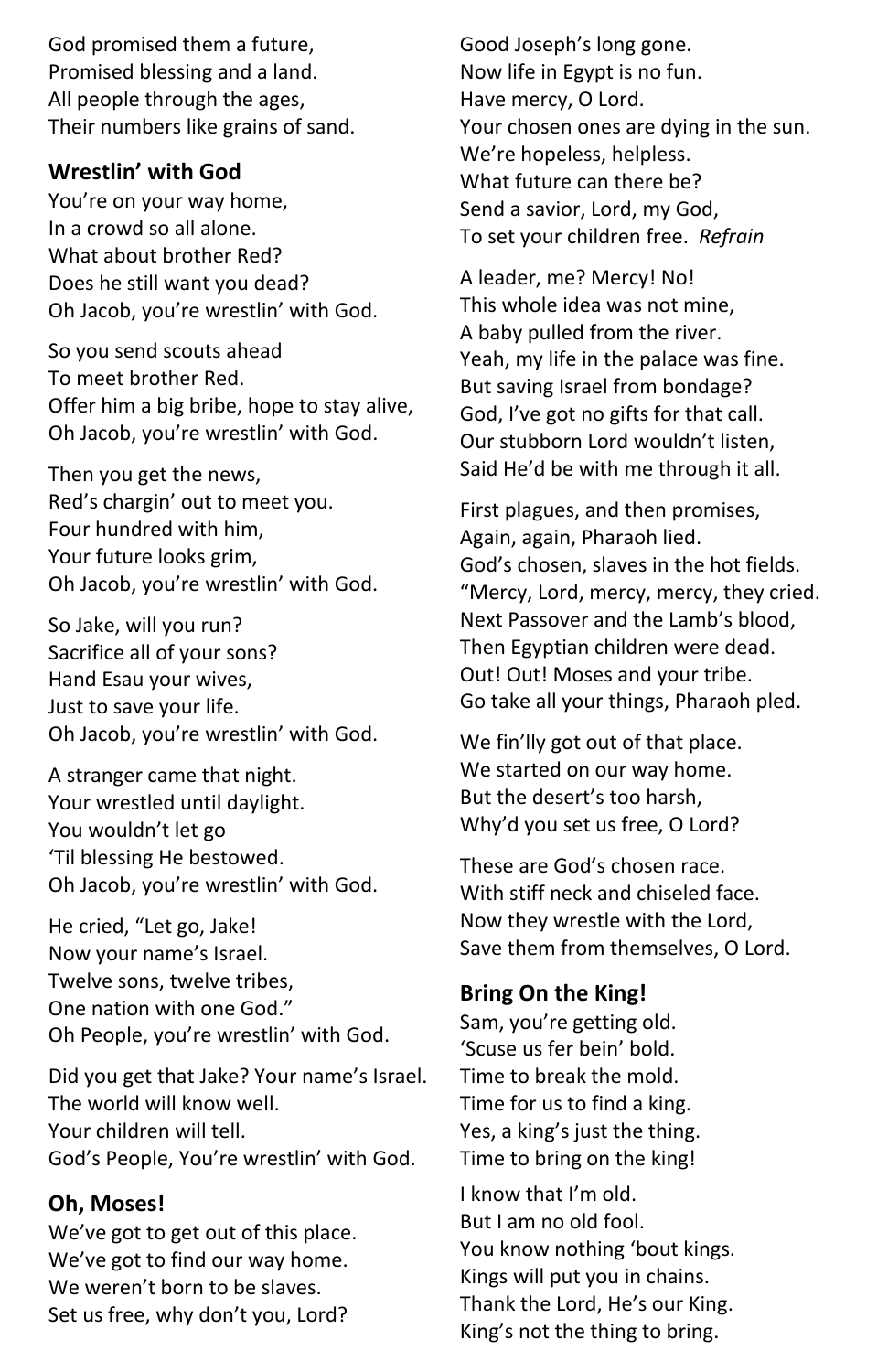Bring on the king! *You'll regret it.* Bring on the king! *He'll raise your taxes.* Bring on the king! *Missin' what the facts is* Bring on the king! *Take your best land.* Bring on the king! *Skim your harvest.* Bring on the king! *Grab your best sheep.* Bring on the king! *You're not listening.* Bring on the king! *You're not listening.* Bring on the king! *You keep insisting.* Bring on the king! *I'm tired resisting.* Bring on the king! *You'll have your king.* Bring on the king! *And you'll be sorry!*

#### **He Was a Rock Star**

He was a Rock Star! It showed from the start. Yeah! He was a Rock Star! This king stole the Lord's heart. One glimpse old Samuel knew This child was the king who …..

With just a rock and a sling, A boy facing a giant of a man. But one fling from his sling in a flash, Down came Goliath with a crash. His legend grew with him. He's the apple of God's eye. His psalms, they melted hard hearts. Grown men broke down and cried.*Refrain*

A star brought three wise men. Seeking the king the prophets had foretold. They brought gifts for the king, Myrrh and gold. Down came our Lord God in the flesh. He grew up strong and wise. He was the promised Savior. He came to open our eyes. Christ the King, David's star. *Refrain*

Rock of ages cleft for me. On Christ the solid Rock now I will stand. Other ground is sinking sand. God keeps His promises, this I know. The Bible tells me so. He's my beacon, God's true light. My star, He shines through dark nights. David's Son, He's my Lord.

Jesus the Rock Star! He showed the Lord's heart. Yeah! Jesus the Rock Star! There with God from the start. Now we know this Rock Star, This King was our Lord, Jesus Christ!

#### **Look at Us!**

Look at us! Look at us! We're the apples of God's eye. The wine so sweet, we are riding high. We're chosen for glory, Living lives of ease. Look at us! Look at us! We're the apples of God's eye.

Suffering, suffering, Is for the rotting poor. God must love us, given all we've got. We've got fine fashion. Homes and gardens swell. Suffering? Suffering? Pal, guess you're goin' to heck.

I was born a prophet. Called when just a child. God's children were wandering. Luxury made them wild. This would be painful. Yet if must be done. Down came Jerusalem, exiled to Babylon.

Lord Yahweh had warned them. Told them more than once. Stiff necks won't listen. Worldly cares sucked them in. Thought they would change. Thought they'd do just fine. Deaf to God's dire warnings, Bitter wine coming soon.

#### **Bethlehem**

Bethlehem, little town. Born in you tonight The Child who bears our hopes and fears, Brings to us God's light.

Bethlehem, darkened town. Born to Mary young. Her child will heal. Her child will feel. He will bear our sin.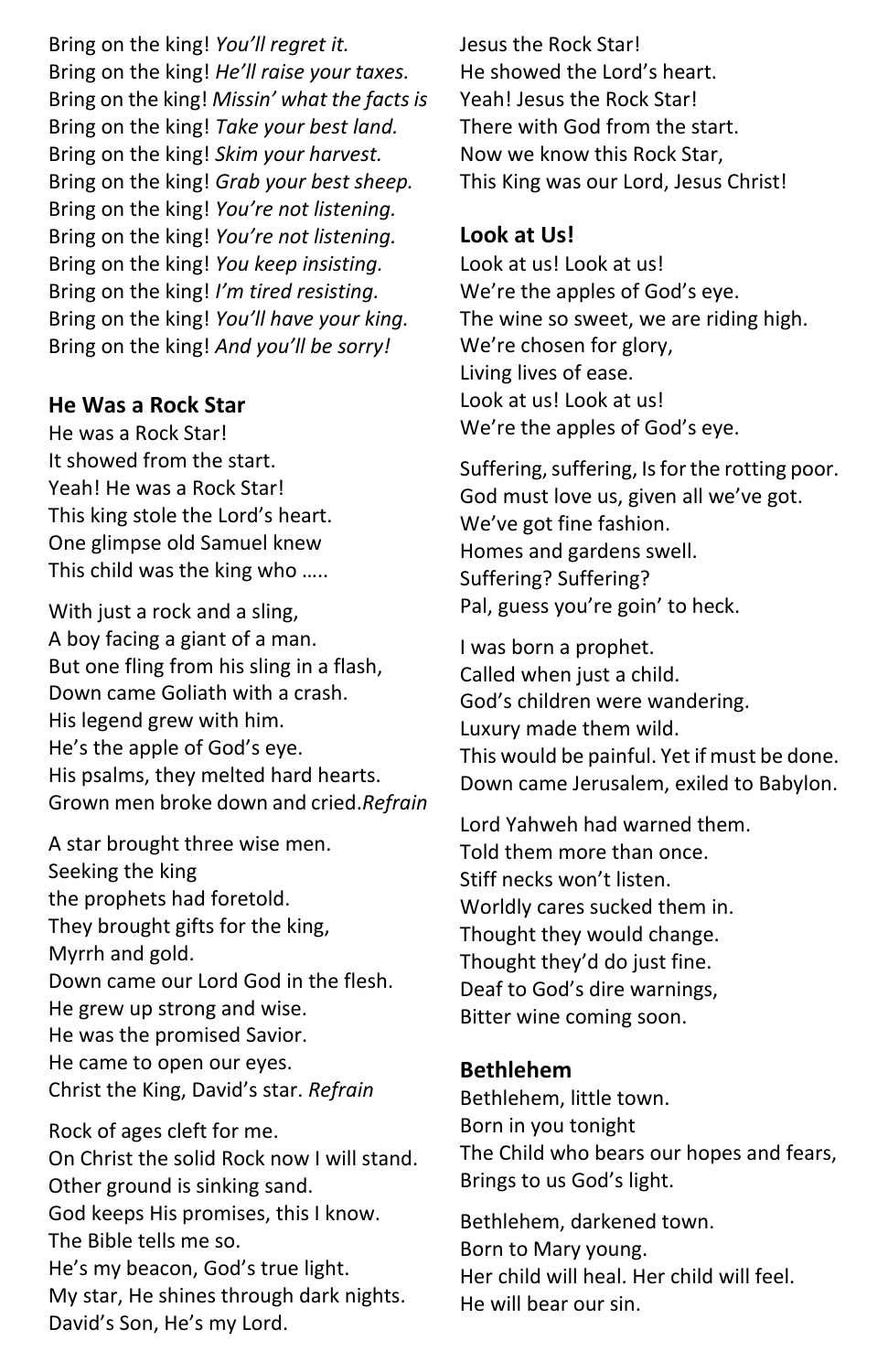Bethlehem, David's town. Peace will come at last. This promised child, our newborn King. God now holds us fast.

#### **Preparin' the Way for the Man**

I live out in the desert. I came out here to preach. I eat wild beans and honey. The Lord's comin' you to reach.

Preparin' the way for the Man. Yeah! John's preparin' for the Lord. Messiah, He'll be here soon. You sinners, clean up to get on board.

Dark as the shade of midnight. Dark as the stain of sin. I been sent here to tell ya'. The Lord'll be bargin' in. *Refrain*

The desert sand is gritty. And gritty is your sin. Get down in the water. Through Jordan come on in. *Refrain*

I'm not your promised Savior. Just pavin' the way for Him. You better clean your life up. The Lord'll come crashin' in. *Refrain*

#### **I Am, He Is, He Will Save**

I AM. I AM He. I AM the new Adam. I AM the Lord of all. I came to fix what you broke in the Fall I AM the Lord of all. Came down for you to call. Call me Jesus, I came to save you all.

I AM the one, Through whom life began. I AM the long awaited One I AM. I AM, I AM, I AM. Foretold by sages, the Rock of ages, I AM, I AM, I AM, I AM. He is! He is! He is!

From sin and Satan, and the grave, My name is Jesus, I will save.*Yes, he saves!* I bring new life, put end to strife. I give new sight, I AM the Light! *He's the Light!* Come on you children, seize the hope. I AM the way, the truth, the life. *He's the Life!*

He is! Yes, He is! Jesus, you are! Yes, you are! Foretold by a star, You came from afar. Left heaven for earth To give us new birth.

You love us. You save us. You bless us. You send us. Jesus, You're Good News! You are! You are Jesus! *Let's go! Let's go! Sharing God's care! Let's go! Let's go! Yes, ev'rywhere! Let's go! Let's go! Let's go! Let's GO!*

#### **The Forever Adventure-Reprise**

Our Lord God loves people. God loved us from the start. Ev'ry kind of people, All held within God's heart. Then like fools we wandered off We formed gods without hearts. No way they could save us, Here the adventure starts.

The forever adventure Tells our Lord's story. God's plan for ages, foretold by sages. The forever adventure Leads to God's glory. God's Word now spoken. God's love is open.

Who is in this great story? To whom did God give parts? *(Children shout their names) Refrain*

Are you in God's great story? Yes, you play a part. God came to earth as Jesus, captures your wand'ring heart. *Refrain.*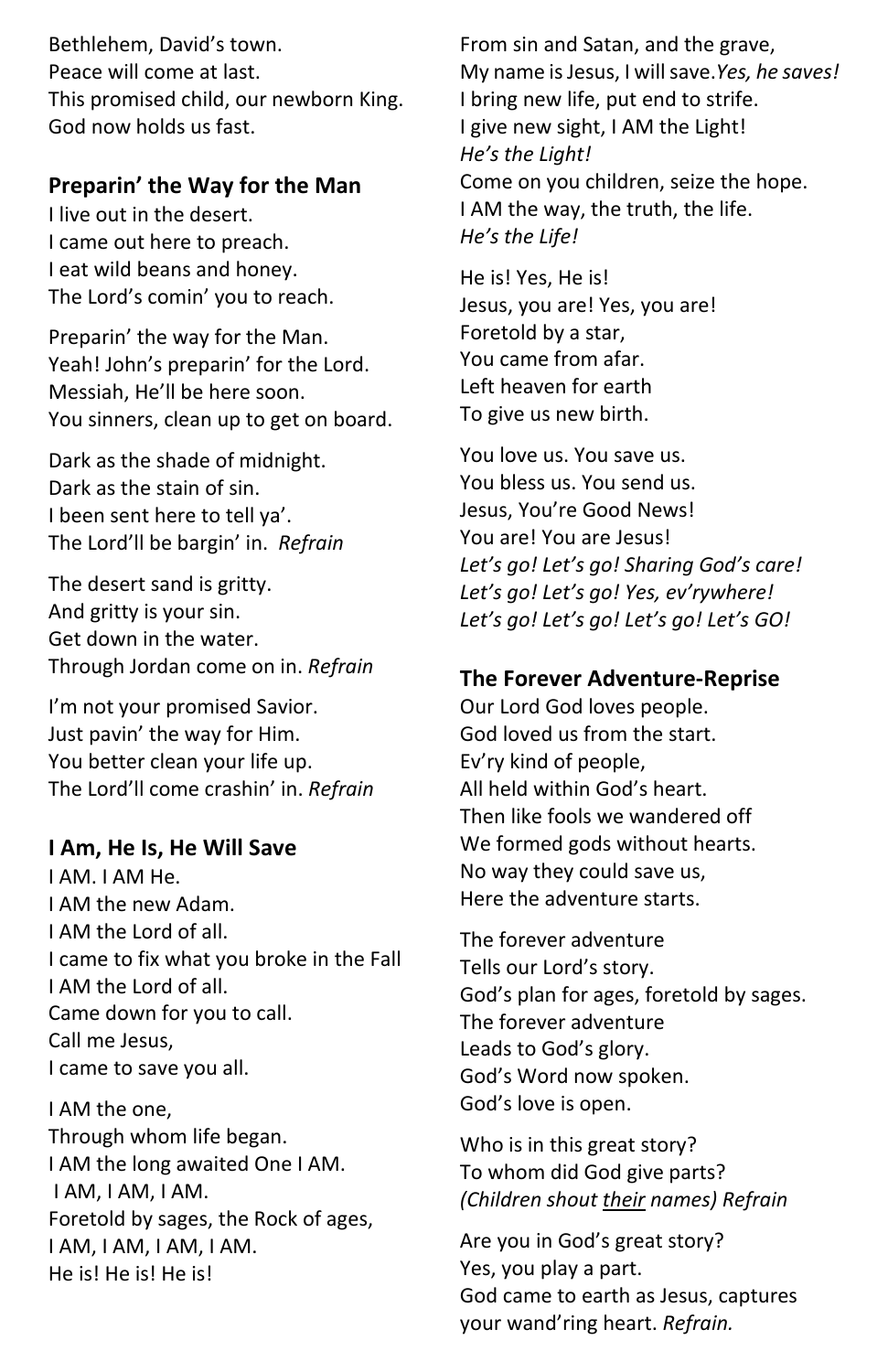### **Cast List**

The children's names have been redacted from the web bulletin. Please contact our church office for more information at 256.721.0041. Thank you.

**Narrators** 

Adam Eve Abraham Sarah Pharaoh Isaac Nurse Maid Jacob/Israel Stranger/God Moses Samuel David Isaiah Leader of the Pack Mary Joseph Shepherds Angels Donkey Cow Ahaz Shylock Caiaphas Announcer Laban Uriah Gomer John the Baptist Jesus